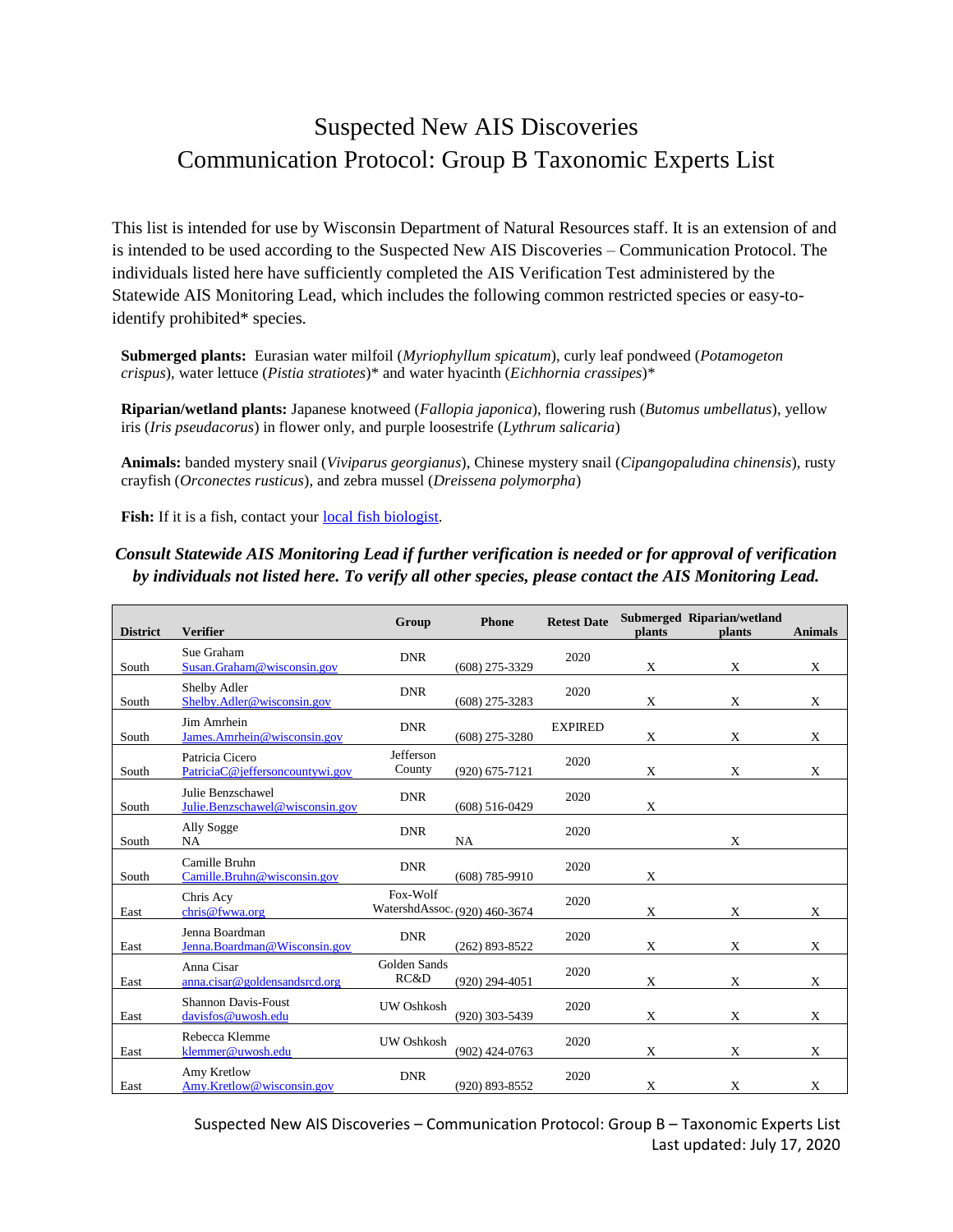| <b>District</b> | <b>Verifier</b>                                                      | Group                | <b>Phone</b>       | <b>Retest Date</b> | plants      | Submerged Riparian/wetland<br>plants | <b>Animals</b> |
|-----------------|----------------------------------------------------------------------|----------------------|--------------------|--------------------|-------------|--------------------------------------|----------------|
| East            | Craig Helker<br>Craig.Helker@wisconsin.gov                           | <b>DNR</b>           | $(262) 884 - 2357$ | <b>EXPIRED</b>     | X           | X                                    | X              |
| East            | Dave Bolha<br>David.Bolha@wisconsin.gov                              | <b>DNR</b>           | (920) 424-7892     | <b>EXPIRED</b>     | X           | X                                    | X              |
| East            | Andy Hudak<br>Andrew.Hudak@wisconsin.gov                             | <b>DNR</b>           | $(920)$ 662-5117   | 2020               | X           | X                                    | X              |
| East            | Cassie Taplin<br>Cassie.Taplin@co.washington.wi.us                   | Washington<br>County | $(262)$ 335-4806   | 2020               | X           | X                                    | X              |
| East            | Ted Johnson<br>TedM.Johnson@wisconsin.gov                            | <b>DNR</b>           | $(920)$ 424-2104   | <b>EXPIRED</b>     | X           | X                                    | X              |
| East            | Chris Kolasinski<br>Christopher. Kolasinski@wisconsin.g<br><b>OV</b> | <b>DNR</b>           | $(920)$ 252-5053   | 2020               | X           | X                                    | X              |
| East            | Rachel Sabre<br>Rachel.Sabre@wisconsin.gov                           | <b>DNR</b>           | (262) 574-2133     | 2020               | Х           | X                                    | X              |
| East            | Amanda Smith<br>Amanda.Smith@wisconsin.gov                           | <b>DNR</b>           | $(608)$ 275-3283   | 2020               | X           | X                                    | X              |
| East            | <b>Brian Zalay</b><br>Brian.Zalay@wisconsin.gov                      | <b>DNR</b>           | $(920)$ 366-7954   | 2020               | X           |                                      |                |
| East            | <b>Holly Stegemann</b><br>Holly.Stegemann@wisconsin.gov              | <b>DNR</b>           | $(920)$ 662-5497   | <b>EXPIRED</b>     | X           | X                                    | X              |
| East            | Sam Lammers<br>Samantha.Lammers@glacierlandrcd.<br>org               | Glacierland<br>RC&D  | $(920)$ 946-5921   | 2020               | X           | X                                    | $\overline{?}$ |
| East            | Zach Kleeman<br>Zachary.Kleeman@wiscsonsin.gov                       | <b>DNR</b>           | NA                 | 2020               | X           | X                                    | X              |
| East            | Amanda Schmitz<br>Amanda.Schmitz@wisconsin.gov                       | <b>DNR</b>           | NA                 | 2020               | X           |                                      |                |
| East            | <b>Arthur Watkinson</b><br>Arthur. Watkinson@wisconsin.goc           | <b>DNR</b>           | $(262)$ 930-2703   | 2020               | X           |                                      |                |
| East            | Michelle Soderling<br>Michelle.Soderling@wisconsin.gov               | <b>DNR</b>           | $(414)$ 263-8708   | 2020               | X           |                                      |                |
| East            | Parker Wyngaard<br>Parker. Wyngaard@wisconsin.gov                    | <b>DNR</b>           | NA                 | 2020               | X           |                                      |                |
| North           | Jeremy Bates<br>Jeremy.Bates@wisconsin.gov                           | <b>DNR</b>           | $(715)$ 392-0807   | 2020               | X           | X                                    | X              |
| North           | Stephanie Boismenue<br>sboismenue@co.oneida.wi.us                    | Oneida County        | $(715)$ 369-7835   | 2020               | X           | X                                    | X              |
| North           | <b>Emily Heald</b><br>water@discoverycenter.net                      | Discovery<br>Center  | $(715) 543 - 2085$ | 2020               | X           | X                                    | X              |
| North           | Kris Larsen<br>Kris.Larsen@wisconsin.gov                             | <b>DNR</b>           | $(715) 635 - 4072$ | 2020               | X           | X                                    | $\mathbf X$    |
| North           | <b>Tyler Mesalk</b><br>Tyler.Mesalk@wisconsin.gov                    | <b>DNR</b>           | $(715)$ 635 4227   | 2021               | X           | $\mathbf X$                          | X              |
| North           | Claudia Duffy<br>Claudia.Duffy@wisconsin.gov                         | <b>DNR</b>           | $(715)$ 635-4033   | 2021               | X           | X                                    | X              |
| North           | Jim Klosiewski<br>James.Klosiewski@wisconsin.gov                     | <b>DNR</b>           | $(715)$ 365-8992   | <b>EXPIRED</b>     | $\mathbf X$ | $\mathbf X$                          | X              |
| North           | Craig Roesler<br>Craig.Roesler@wisconsin.gov                         | <b>DNR</b>           | $(715) 635 - 4076$ | <b>EXPIRED</b>     | X           | X                                    | X              |
| North           | Dara Fillmore<br>Dara.Fillmore@wisconsin.gov                         | <b>DNR</b>           | (715) 395-2146     | 2020               | X           | $\mathbf X$                          | $\mathbf X$    |
| North           | Zach Wilson<br>zach@ironcountywi.org                                 | Iron County          | $(715) 561 - 2234$ | 2020               | X           | X                                    | X              |
| North           | Scott Van Egeren<br>Scott.VanEgeren@wisconsin.gov                    | ${\rm DNR}$          | $(715)$ 471-0007   | 2020               | X           | $\mathbf X$                          | X              |

Suspected New AIS Discoveries – Communication Protocol: Group B – Taxonomic Experts List Last updated: July 17, 2020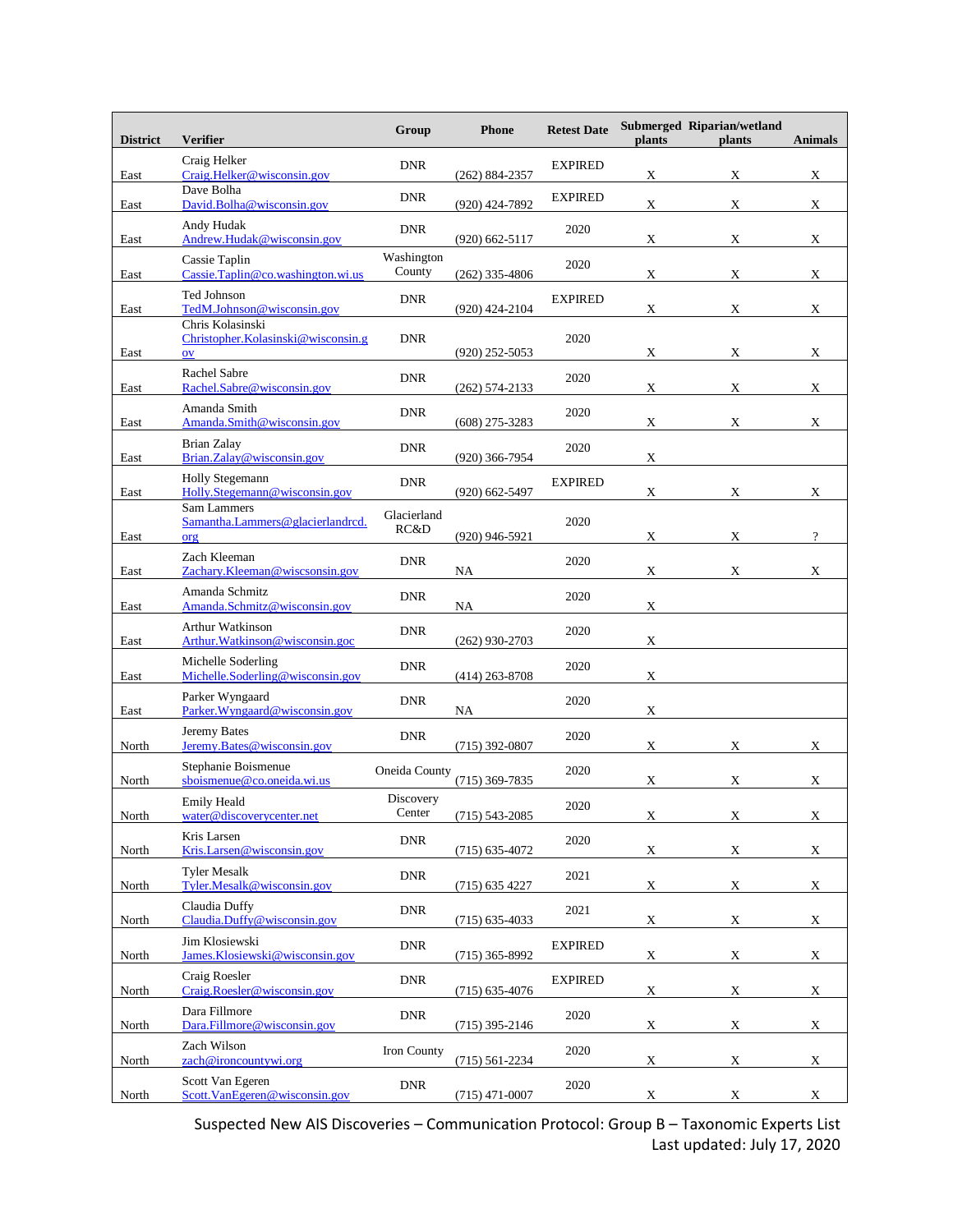| <b>District</b> | <b>Verifier</b>                                     | Group                          | <b>Phone</b>       | <b>Retest Date</b> | plants      | Submerged Riparian/wetland<br>plants | <b>Animals</b> |
|-----------------|-----------------------------------------------------|--------------------------------|--------------------|--------------------|-------------|--------------------------------------|----------------|
| North           | <b>Scott Caven</b><br>Scott.caven@co.ashland.wi.us  | <b>Ashland County</b>          | $(715) 682 - 7187$ | 2020               | X           | X                                    | X              |
| North           | Andy Teal<br>ateal@bayfieldcounty.org               | <b>Bayfield County</b>         | $(715)$ 373-3417   | 2020               | X           | X                                    |                |
| North           | Kaitlin Anderson<br>Kaitlin.anderson@co.polk.wi.us  | Polk County                    | $(715)$ 485-8637   | 2020               | X           | $\mathbf X$                          | X              |
| North           | Katie Sickman<br>katies@scramail.com                | St Croix River<br>Association  | $(715)-483-3300$   | 2020               | X           | X                                    |                |
| North           | Lisa Burns<br>lrburns@co.washburn.wi.us             | Washburn<br>County             | $(715)$ 468-4654   | 2020               | X           | X                                    |                |
| North           | Pat Brown<br>pat.brown@sawyercountygov.org          | Sawyer County                  | $(715) 634 - 8288$ | 2020               | Х           | X                                    |                |
| North           | Thomas Boisvert<br>tboisvert@burnettcounty.org      | <b>Burnett County</b>          | $(715)$ 349-2109   | 2020               | X           | X                                    | X              |
| West            | AJ Leiden<br>AJ@Beavercreekreserve.org              | <b>Beaver Creek</b><br>Reserve | $(715)$ 877-2212   | 2020               | X           | X                                    | X              |
| West            | Jodi Lepsch<br>Jodi.Lepsch@wisconsin.gov            | <b>DNR</b>                     | $(715) 838 - 8385$ | <b>EXPIRED</b>     | X           | X                                    | X              |
| West            | Mycal Raleigh<br>Mycal.Raleigh@wisconsin.gov        | <b>DNR</b>                     | $(715) 839 - 2781$ | 2020               | X           | X                                    |                |
| West            | Kristin Rathbun<br>Kristin.Rathbun@Wisconsin.gov    | <b>DNR</b>                     | $(715) 839 - 3794$ | <b>EXPIRED</b>     | X           | X                                    | X              |
| West            | Chris Willger<br>ChristopherJ.Willger@wisconsin.gov | <b>DNR</b>                     | $(715) 839 - 3746$ | <b>EXPIRED</b>     | Χ           | X                                    |                |
| West            | Alex Selle<br>Alexander.Selle@wisconsin.gov         | <b>DNR</b>                     | $(715) 831 - 3278$ | 2020               | X           | X                                    | X              |
| West            | Chris Hamerla<br>chris.hamerla@goldensandsrcd.org   | Golden Sands<br>RC&D           | $(715)$ 343-6215   | 2020               | Х           | X                                    | X              |
| West            | Andrew Scheyer<br>NA                                | <b>DNR</b>                     | NA                 | 2020               | X           | X                                    |                |
| West            | Shawn Giblin<br>Shawn.Giblin@wisonsin.gov           | <b>DNR</b>                     | $(608)$ 785-9995   | 2020               |             | X                                    |                |
| Statewide       | <b>Anne Pearce</b><br>Anne.pearce@wisc.edu          | <b>UW</b> Madison              | $(608)$ 262-9570   | 2020               | X           | X                                    | X              |
| Statewide       | Michaela Kromrey<br>Michala.Kromrey@wisconsin.gov   | <b>DNR</b>                     | $(608)$ 221-6324   | 2020               | X           |                                      |                |
| Statewide       | Susan Knight<br>seknight@wisc.edu                   | Center for<br>Limnology        | $(715)$ 356-9494   | <b>EXEMPT</b>      | $\mathbf X$ |                                      |                |
| Statewide       | Michelle Nault<br>Michelle.Nault@wisconsin.gov      | <b>DNR</b>                     | $(920)$ 662-5110   | <b>EXEMPT</b>      | X           | X                                    | X              |
| Statewide       | <b>Brock Woods</b><br>Brock.Woods@wisconsin.gov     | <b>UW</b> Extension            | $(608)$ 266-2554   | <b>EXEMPT</b>      |             | $\mathbf X$                          |                |
| Statewide       | Jeanne Scherer<br>Jeanne.Scherer@wisconsin.gov      | <b>UW</b> Extension            | $(608)$ 266-0061   | 2020               | X           | $\mathbf X$                          | X              |
| Statewide       | Maureen Ferry<br>Maureen.Ferry@wisconsin.gov        | <b>DNR</b>                     | $(608)$ 261-6450   | <b>EXEMPT</b>      | $\mathbf X$ | $\mathbf X$                          | X              |
| Statewide       | Katie Hein<br>Catherine.Hein@wisconsin.gov          | <b>DNR</b>                     | $(608)$ 267-2376   | 2020               | X           | $\mathbf X$                          |                |
| Statewide       | Zach Kron<br>Zach.Kron@wisconsin.gov                | <b>DNR</b>                     | $(608)$ 267-9868   | 2020               | X           | X                                    |                |
| Statewide       | Paul Skawinksi<br>Paul.Skawinski@uwsp.edu           | <b>UW</b> Extension            | $(715)$ 346-4853   | <b>EXEMPT</b>      | X           | X                                    | X              |
| Statewide       | Conrad Bekta<br>Conrad.Bekta @wisconsin.gov         | <b>DNR</b>                     | NA                 | 2020               | X           | X                                    |                |

Suspected New AIS Discoveries – Communication Protocol: Group B – Taxonomic Experts List Last updated: July 17, 2020